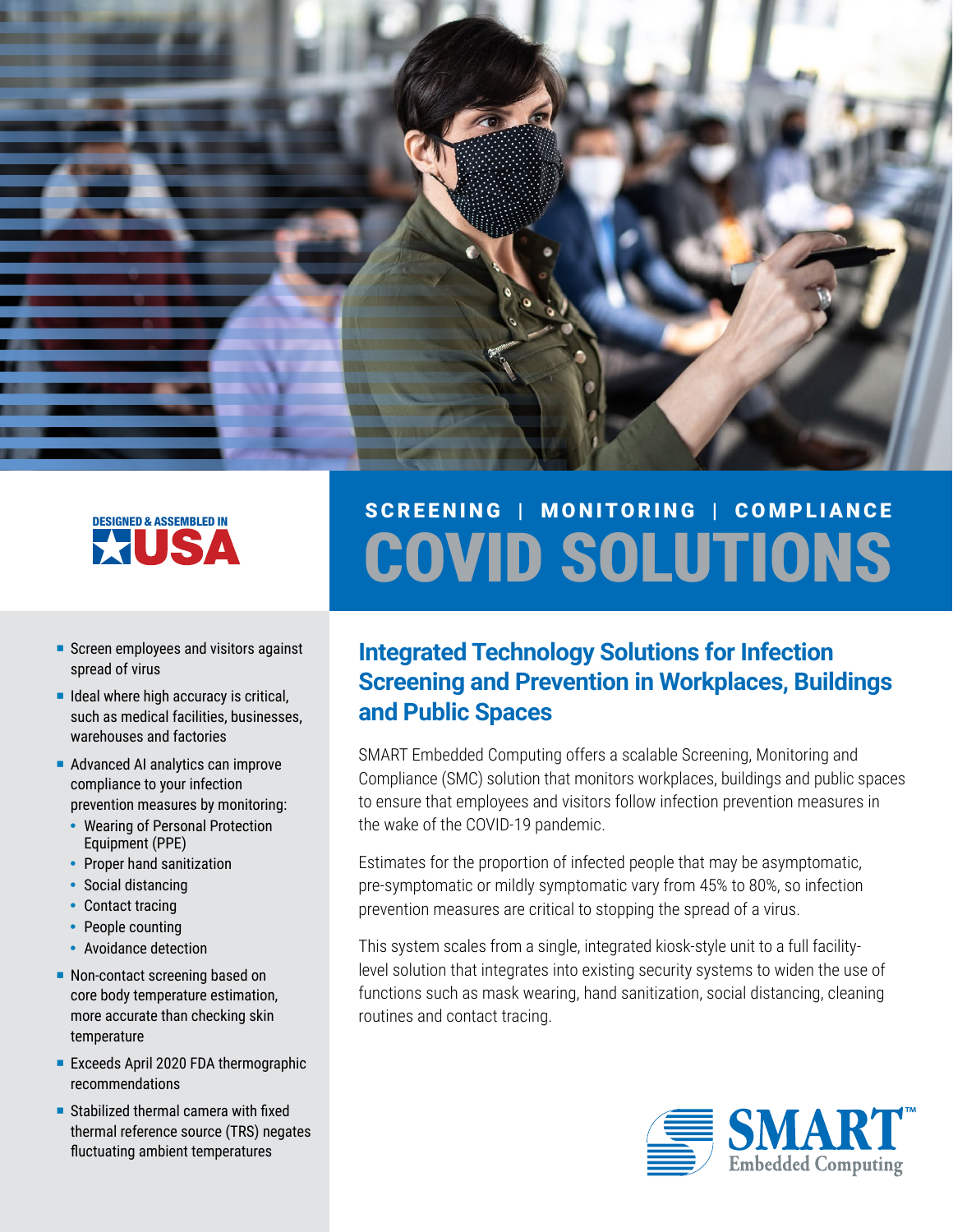*"Prompt identification and isolation of potentially infectious individuals is a critical step in protecting workers, customers, visitors, and others at a worksite." (OSHA)*





## **Advanced Analytics**

Artificial Intelligence software that continuously analyzes the scene and alerts a supervisor to events that fall outside of set parameters.

- Elevated core body temperature
- Wearing of Personal Protection Equipment
- Proper hand sanitization
- Avoidance detection
- Proper social distancing
- Detection of eyeglasses or other facial covering
- Traffic volume or screening rate

An elevated body temperature screening system enables rapid identification of potential cases during an infectious disease outbreak. However, screening and health checks are not a replacement for other protective measures, such as social distancing and face masks. Public health management requires wider compliance to these other protective measures: controls that depend on the behavior of employees and visitors.

Beyond the above measures, safe work practices and public place controls, such as use of hand sanitizer or hand washing, cleaning schedules, and use of personal protective equipment (PPE) are critical to protecting employees and visitors.

The SMART Embedded Computing Screening, Monitoring and Compliance (SMC) solution is the answer.

Using a combination of specialized thermal cameras, security cameras and AI analytics software, the SMC can help enhance compliance to your infection prevention measures. This system not only detects elevated body temperature, but also detects whether someone is wearing a mask, has properly sanitized their hands, and is maintaining safe social distances, helping prevent the spread of the disease by people that don't even know they have it.

Beyond COVID-19, heightened public awareness of viral infections, such as seasonal flu, encourages building managers to screen their tenants and visitors.

> **SOCIAL DISTANCING ALERTS**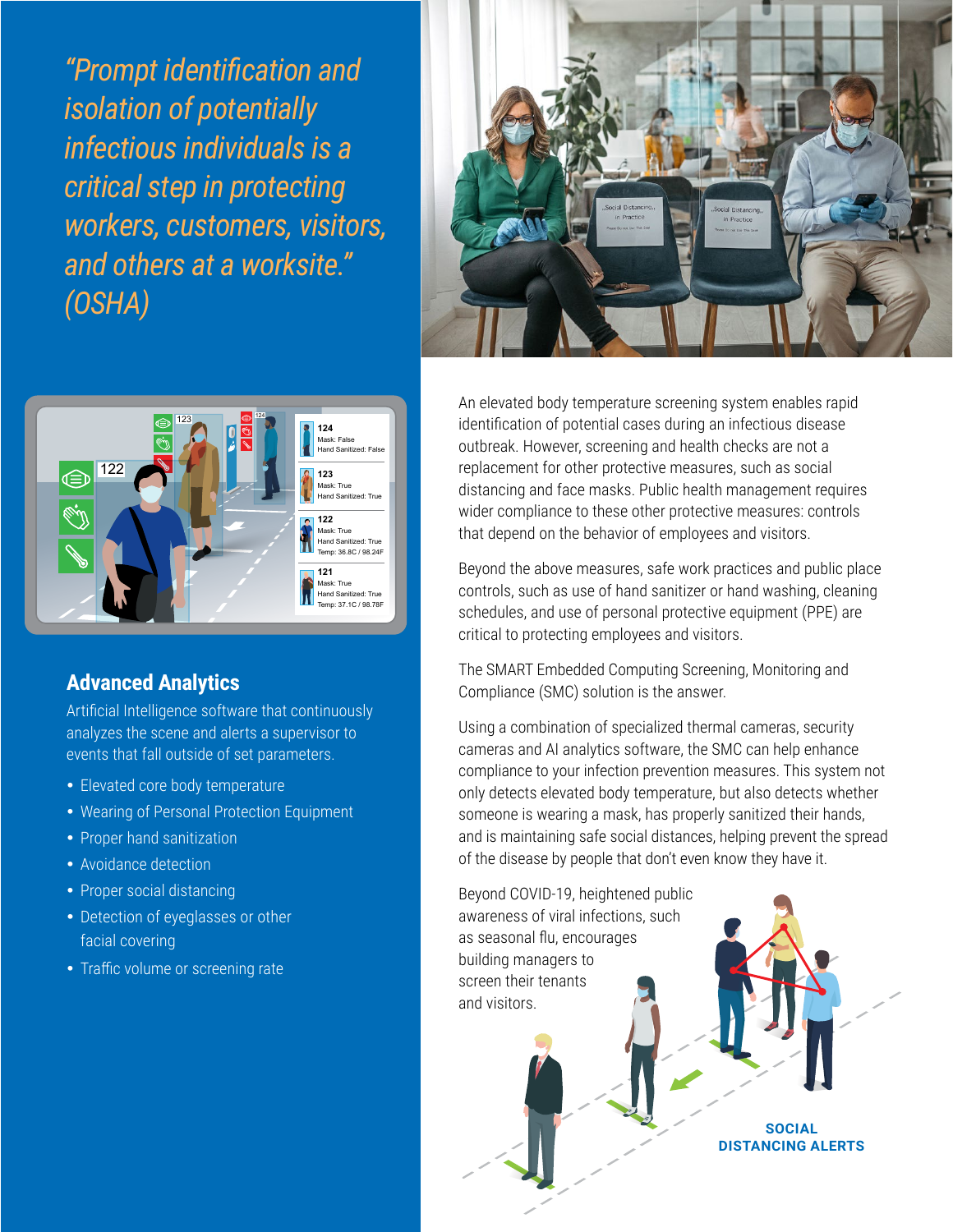

*SMART EC thermal screening, monitoring and compliance solutions can be deployed in a wide range of configurations to suit your environment and application.*

This scalable solution can be integrated with your building infrastructure to include functions such as social distancing, contact tracing, or following trends in vital signs across multiple visits. Our solution uses deep learning to accurately extract information from both thermal and RGB cameras on a real time basis.

Our deep learning models can minimize false positives, allowing for incredible accuracy. You can't trick the system into thinking you're wearing a mask by putting your hand over you mouth or simply holding an object in front of your face.

Our software can adapt to changing conditions and provide rich contextual information, such as motion interpretation. The predictive power of deep learning models far surpass those of conventional models.

The computing power behind this advanced software relies on very high-performance processors, which are located onsite with the cameras to enable decision making in real time. Our analysis shows that local processing (edge computing) is more cost effective and faster than using cloud-based systems. Please contact us for more details.

## **Thermal Camera System**

SMART EC's thermal cameras detect elevated body temperature at the tear ducts by the bridge of the nose (inner canthus). This is far more accurate than lesser cameras that only measure elevated skin temperature and can be fooled by sunburn or people coming in from the heat or cold.

- Temperature stabilized camera body ensures precise body temperature measurement
- Thermal reference that keeps the thermal camera calibrated in real time

The system automatically detects a face, identifies the inner canthus and takes a temperature reading.

Telethermographic or thermal imaging systems, infrared thermal detection systems and non-contact infrared thermometers use different forms of infrared technology to measure temperature. When used correctly, these systems can accurately measure surface skin temperature.

A stabilized and calibrated camera measuring body temperature not only provides highly accurate data, it also reduces the incidence of false positives (alerts) and false negatives (undetected elevation) versus a system based on measuring skin temperature.

#### **SAFETY MONITORING PROGRESSION**